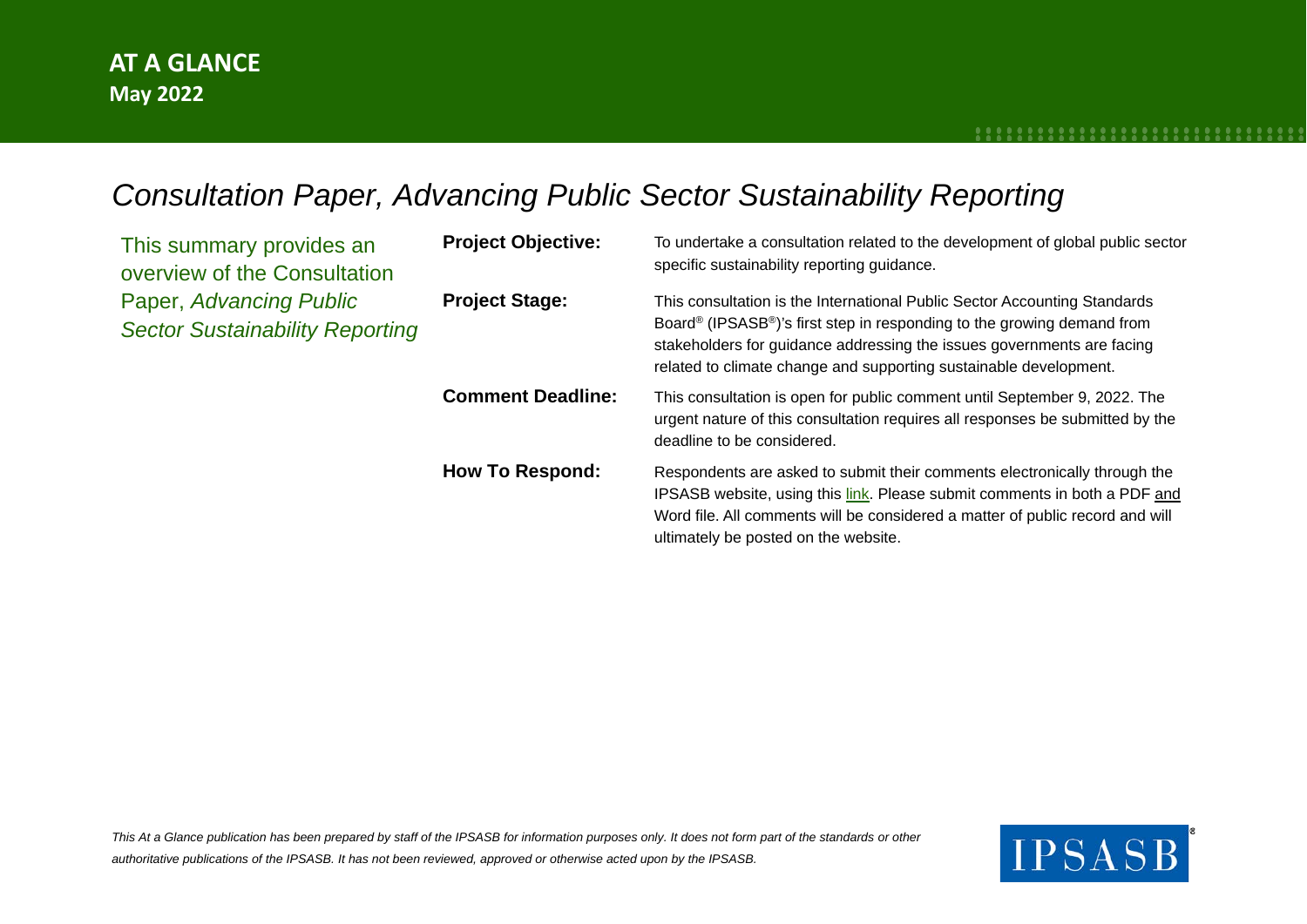## Why Begin Sustainability Reporting Now?

Sustainability reporting covers a wide range environmental, social and governance topics.

The Public Sector will play an important role in addressing sustainability issues.

#### **Project Drivers**

The public sector has a broad range of roles in relation to development that meets the needs of the present without compromising the ability of future generations to meet their own needs – i.e., sustainable development. Sustainable development is intended to promote a better economy where there is less waste and pollution, fewer emissions, more jobs, and a better distribution of wealth. The United Nations' Sustainable Development Goals (SDGs) comprise 17 goals for attaining the ideal sustainable society by 2030

Public sector action is needed to bring about the widespread changes across the globe required to deliver the benefits of sustainable development to its citizens. Through its leadership and policy responsibilities, as well as the powers to regulate, and through subsidies and incentives, the public sector is in a unique position to encourage private sector businesses and individual citizens to change their behaviors to achieve the SDGs.

#### **Why the IPSASB Undertook this Project**

The profile of sustainability reporting has increased significantly. In the absence of internationally recognized guidance on sustainability reporting by public sector entities, individual jurisdictions are beginning to develop their own requirements. Global guidance is therefore necessary for consistency, to enhance comparability, and drive high quality reporting for public sector entities. The IPSASB has prepared this document in response to the growing demands from its stakeholders for global sustainability reporting guidance for the public sector to contribute to the delivery of sustainable development and to address climate change.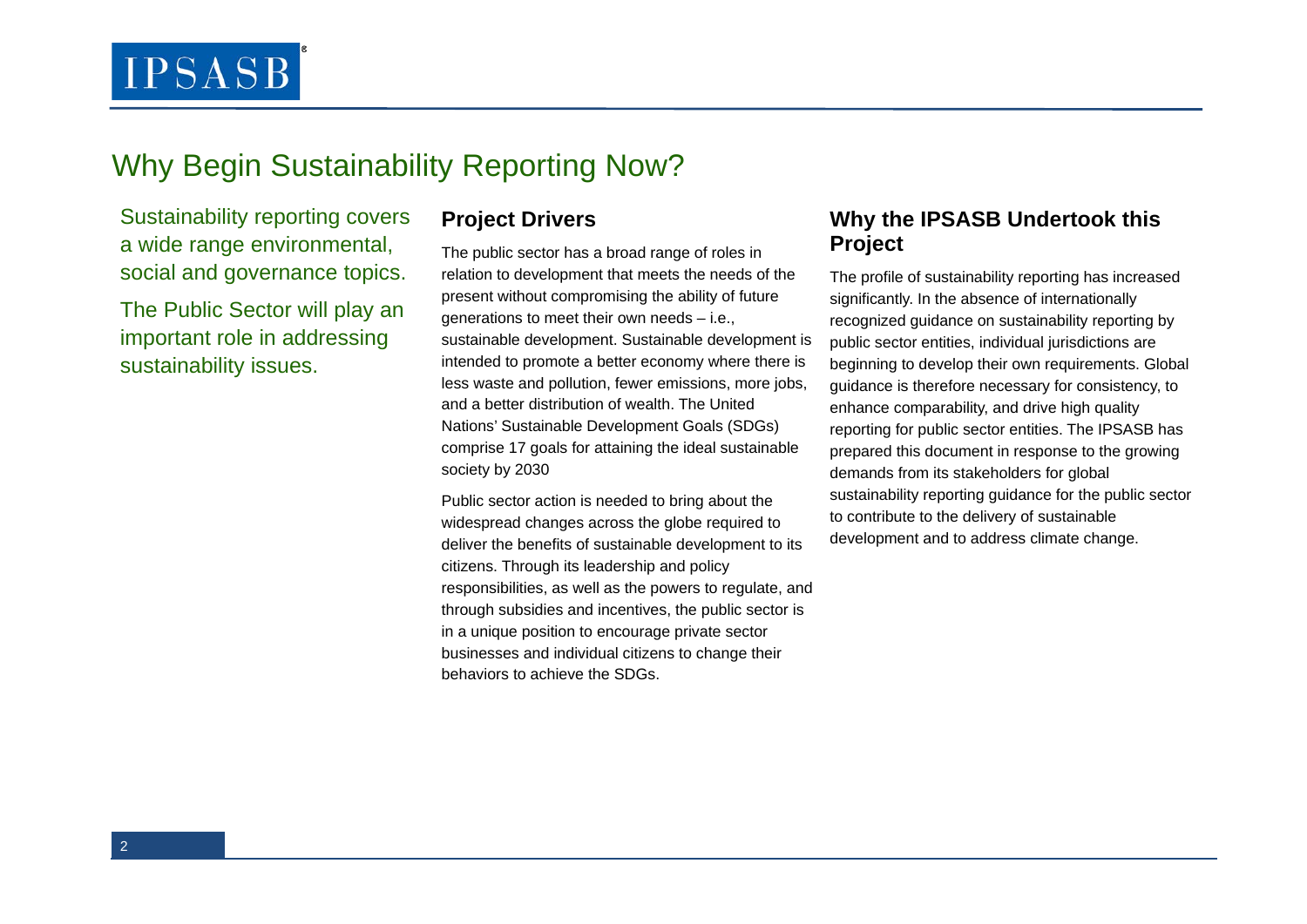## Proposals and Input Needed

The public sector requires relevant guidance that is fit for its purposes, to support transparency, accountability and which provides information to support better decisions.

The consultation sets out proposals for stakeholder input on how the IPSASB can move with urgency to develop international public sector guidance by building off its existing processes and procedures, while building off relevant international guidance developed for the private sector.

#### **Consultation Aims and Proposals**

This consultation will evaluate the demand from stakeholders for public sector sustainability reporting guidance. It will also assess the degree of support for the IPSASB's involvement in the development process, highlight the priority areas where guidance is needed, and capture input on how guidance development might be approached.

Within this Consultation Paper, it is proposed that the IPSASB should:

- Serve as the standard setter for global public sector specific sustainability guidance, drawing upon its experience, processes, and global relationships.
- Develop initial guidance focused on general disclosure requirements for sustainability-related information and climate-related disclosures, building off private sector Standards where appropriate.
- Approach guidance development at an accelerated pace, with the potential for releasing initial guidance by the end of 2023.

### **Stakeholder Input**

Stakeholder support and commitment are essential to the development of international sustainability reporting guidance. This consultation lays out what the IPSASB believes is necessary to get started now, and the resources, including additional funding commitments, required to deliver public sector specific sustainability reporting guidance in a timely manner.